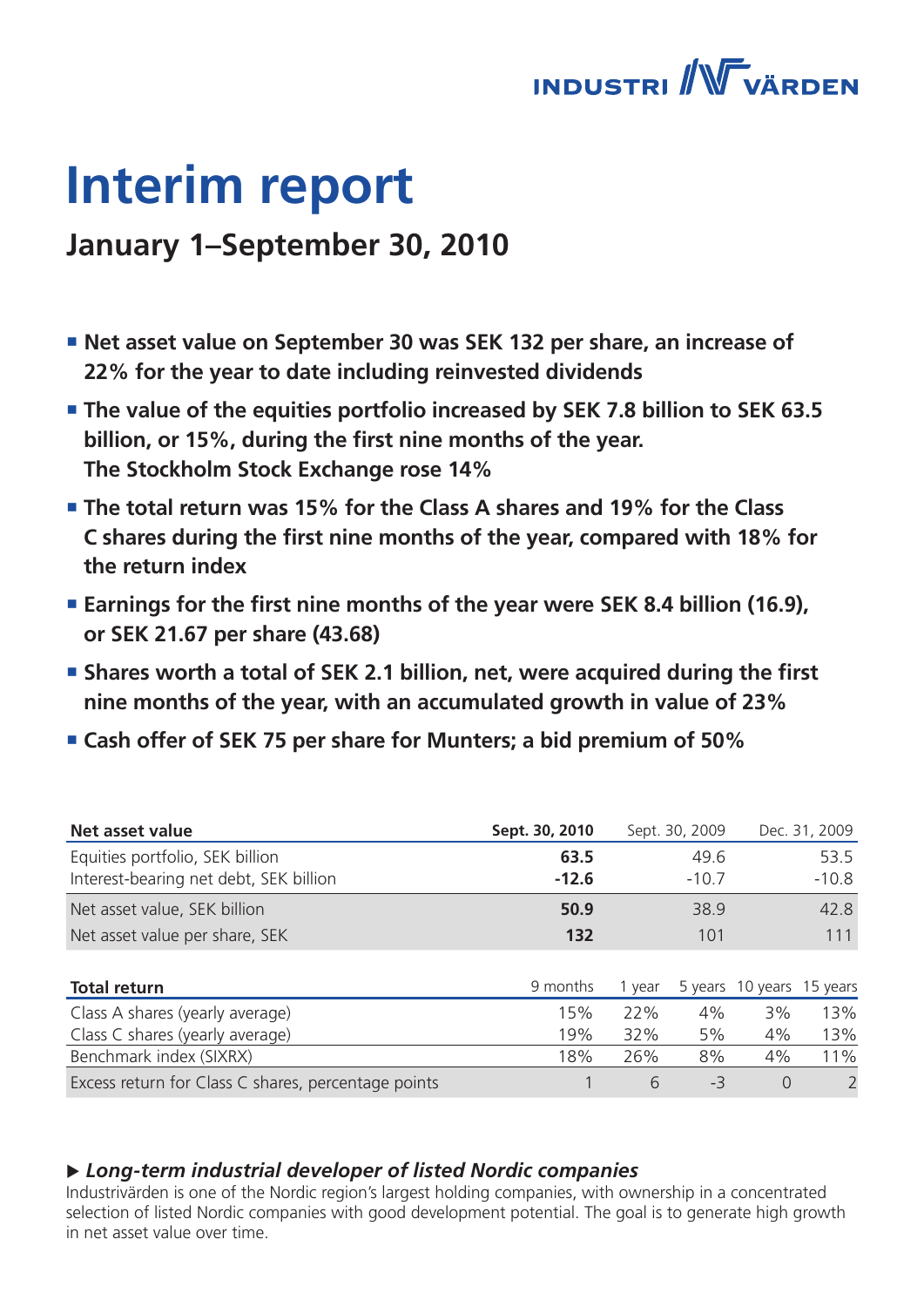### **Portfolio companies positioned for growth**

The global economic recovery is continuing, and with it, concerns over another sharp economic downturn are subsiding. The International Monetary Fund's projections point to global GDP for 2010 that is higher than at the peak reached before the financial crisis. However, there are clear differences in the rate of growth and strength of the recovery in various parts of the world. In emerging economies, spearheaded by China, the rapid expansion continues, with a high level of economic activity. In the U.S., Japan and southern Europe the recovery has been weak, with continued high unemployment, which has forced the central banks to adopt additional stimulus measures. However, the stimulus effects are being counteracted by large budget deficits in these regions, which is forcing governments to implement further austerity measures. For the Swedish economy, the situation is different. Growth is over 4%, and the state's finances are in good shape, with a large surplus in the trade balance. The strengthening of the Swedish krona is a confirmation of this.

The credit and capital markets are now functioning increasingly better, even though the so-called PIGS countries (Portugal, Ireland, Greece and Spain) are having to pay high interest on new loans. The corporate bond market has gained momentum again, with borrowing rates that are once again making this form of financing attractive for companies. This is important, since the bank system – above all in southern Europe – is still struggling with high borrowing costs and impending regulations. I am also happy to note that the fears I described in the halfyear report regarding Basel III did not materialize. Following the Basel Committee's publication of new rules in early September, we now have a regulatory code for banks that is built upon more realistic levels for solvency and liquidity requirements. Moreover, the new rules will not be fully implemented until January 2019. This will give the banks time to adapt, which will help improve their ability to provide credits.

The world's stock markets remain nervous and are clearly marked by the uncertainty that exists regarding developments in various parts of the global economy. The Swedish stock market is somewhat

of an exception, with a gain of 14% thus far for the year to date. This can be compared with, for example, the U.S. stock market, which has gained about 2%, which is level with the European index. The fact that gold – a metal with limited use – has been the most popular investment object when the global economy is projected to grow by 3%-4% this year, is a clear sign of the market's risk aversion.

### **Favorable development of net asset value and share price**

Net asset value has developed well during the year and reached SEK 50.9 billion. This entails an increase of SEK 8.1 billion during the first nine months of the year, or 22% including reinvested dividends. The total return index rose 18% during the same period.

The total return for the nine-month period was 15% for the Class A shares and 19% for the Class C shares, compared with 18% for the return index.

### **Share purchases for more than SEK 2 billion**

During the year we have used some of the proceeds from our convertible issue to carry out several share purchases for the future. In total we have made net purchases of stocks for approximately SEK 2.1 billion. These consisted mainly of shares in Volvo, for SEK 1.0 billion, and in companies like SSAB, Sandvik and Skanska, for a combined total of SEK 1.1 billion. These investments have had accumulated growth in value of 23% for the year to date.

### **Profitable short-term trading with limited risk**

Our short-term trading has generated a profit during this year of SEK 98 M, with limited risk. Through good market knowledge and a well-defined work method, our short-term trading has generated a total profit of approximately SEK 900 M since the start in 2003.

### **Bid for Munters**

Industrivärden has decided to divest its holding in Munters by accepting Alfa Lavals cash offer for our shares under certain conditions. On October 1 Alfa Laval raised its original offer from SEK 68 to SEK 75 per share after Nordic Capital offered SEK 73 per share at the end of September. Alfa Laval's offer of SEK 75 per share corresponds to a bid premium of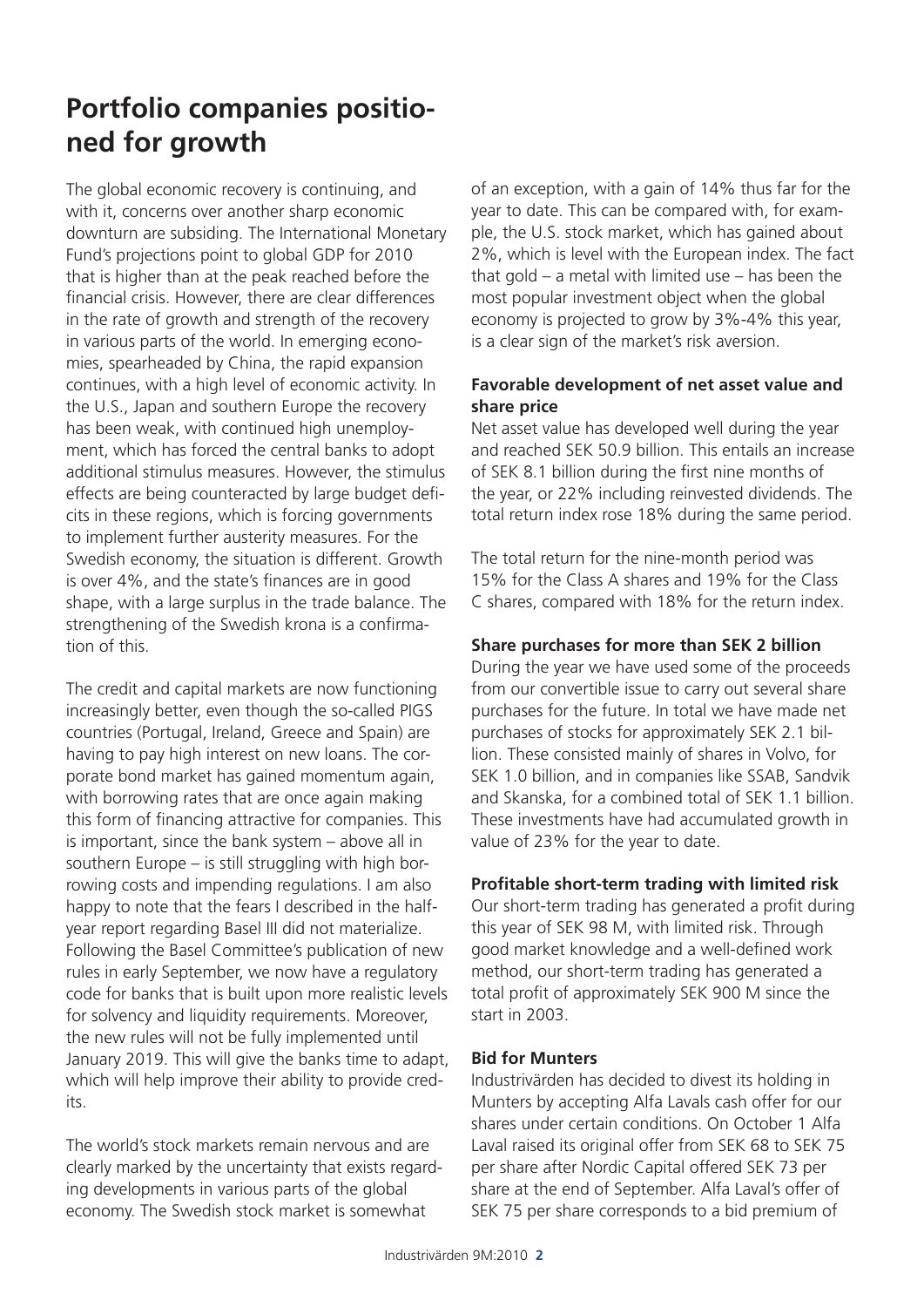50% on the average price during the three months period preceding the initial offer. Industrivärden has accepted the raised bid provided that no rival offer is made that exceeds the current offer by at least 5%. The acceptance period expires on October 15.

### **Portfolio companies positioned for growth**

Our portfolio companies continue to perform well, which is illustrated by their half-year reports. The significance of emerging economies on profitability performance is growing increasingly clear, so it is gratifying to note that many of our portfolio companies, such as Volvo and Sandvik, are well positioned for future growth.

One company where we have clearly been able to see the results of normalized demand coupled with the completion of productivity improvements is Volvo. In pace with the return to profitability, the positive effects of the swift and powerful structural measures that were taken after the financial crisis in 2008 are now becoming apparent. This is clearly illustrated by the return of profitability to the level before the financial crisis, but based on considerably lower volumes. During the same period, Volvo took yet another step forward in key emerging markets in Asia and South America, which today account for more than a third of sales. I am pleased to note that we now have a surplus value in our Volvo holding. Our investment perspective in Volvo is long term, and we see substantial growth potential in the company.

*Anders Nyrén President and CEO*

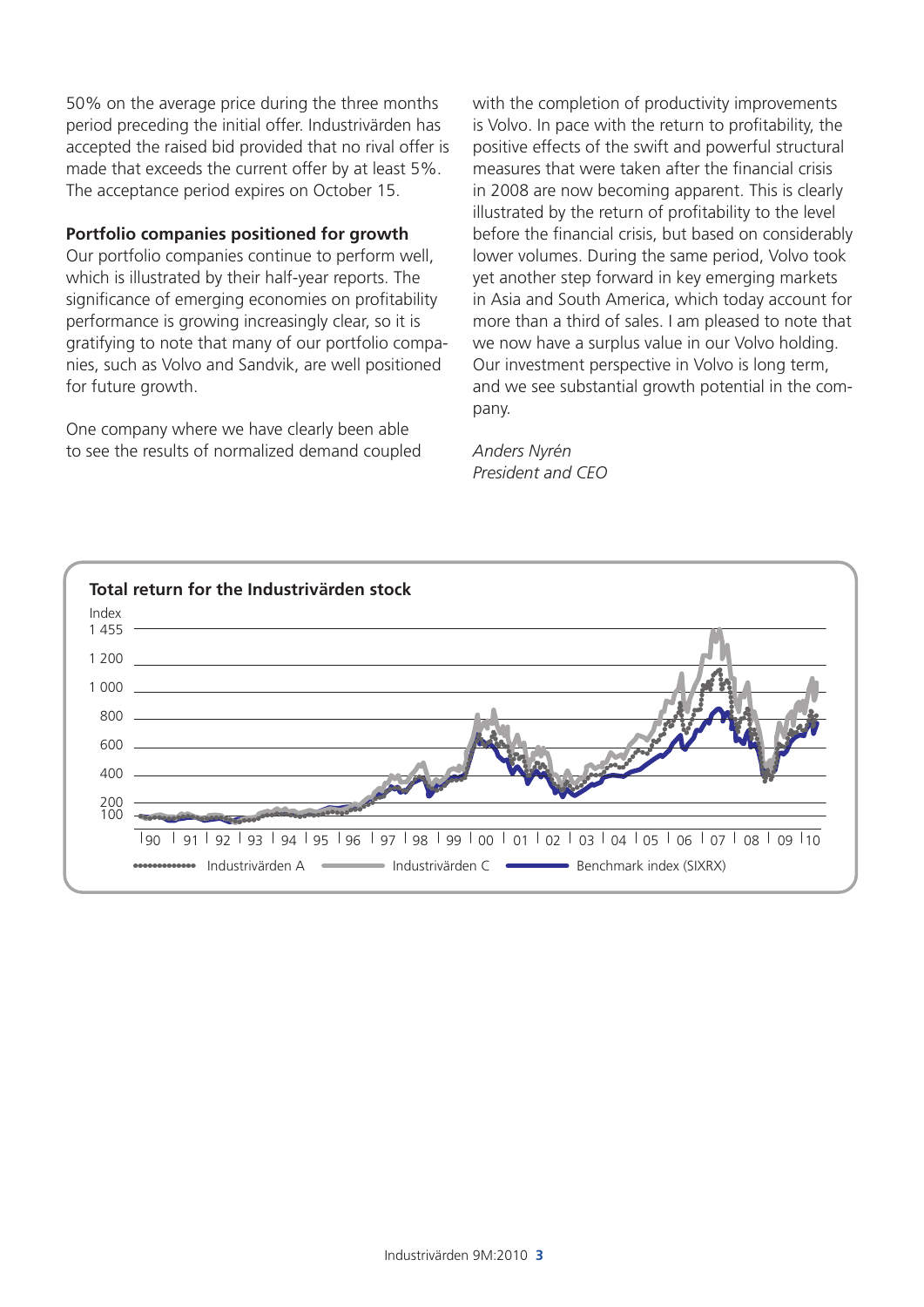#### **Net asset value**

Net asset value on September 30, 2010, was SEK 50.9 billion, an increase of SEK 8.1 billion for the year to date. Net asset value per share increased by SEK 21 to SEK 132, or 22% including reinvested dividends. During the same period, the total return index (SIXRX) rose 18%.

### *Equities portfolio*

During the first nine months of the year, the value of the equities portfolio grew by SEK 7.8 billion, or 15%, to SEK 63.5 billion. The total return for the portfolio during the same period was 17%, which is level with the total return index (SIXRX).

#### *Net debt*

Interest-bearing net debt was SEK 12.6 billion at September 30. The debt-equity ratio was 19.9%, and the equity ratio was 78% (78%). After full conversion of outstanding convertible loans, corresponding to SEK 4.3 billion, the debt-equity ratio amounts to 13.1%.

The convertible loan is hedged, entailing that translation effects on loans, investments, and cash and cash equivalents do not affect net asset value.

Interest-bearing liabilities have an average, fixed interest term of approximately 4 years and carry average interest of 3.8%.

|                                            |                      | September 30, 2010 |                |                         |        | Dec. 31, 2009 |        |              |
|--------------------------------------------|----------------------|--------------------|----------------|-------------------------|--------|---------------|--------|--------------|
| <b>Portfolio</b>                           | Ownership in company |                    | Share of port- | Market value            |        | Market value  |        |              |
| companies                                  | No. of shares        | Capital, %         |                | Votes, % folio value, % | SEK M  | SEK/share     | SEK M  | SEK/share    |
| Sandvik                                    | 140,443,752          | 11.8               | 11.8           | 23                      | 14,508 | 37            | 11,701 | 30           |
| Handelsbanken A                            | 63,208,291           | 10.1               | 10.3           | 22                      | 13,963 | 36            | 12,896 | 34           |
| Volvo A                                    | 85,375,467           | 4.0                | 10.4           | 13                      | 8,042  | 21            | 4,283  | 11           |
| Volvo B                                    | 43,800               |                    |                |                         |        |               |        |              |
| <b>SCAA</b>                                | 45,100,000           | 10.0               | 29.5           | 11                      | 7,248  | 19            | 6,754  | 18           |
| <b>SCAB</b>                                | 25,700,000           |                    |                |                         |        |               |        |              |
| SSAB A                                     | 56,205,597           | 17.4               | 22.6           | 10                      | 6,049  | 16            | 6,313  | 16           |
| SSAB B                                     | 73,498               |                    |                |                         |        |               |        |              |
| Ericsson A                                 | 76,680,600           | 2.3                | 13.6           | 9                       | 5,521  | 14            | 4,984  | 13           |
| Skanska A                                  | 15,091,940           | 7.2                | 27.6           | 6                       | 3,773  | 10            | 3,533  | $\mathsf 9$  |
| Skanska B                                  | 15,462,457           |                    |                |                         |        |               |        |              |
| Indutrade                                  | 14,727,800           | 36.8               | 36.8           | 4                       | 2,747  | 7             | 1,992  | 5            |
| Munters                                    | 10,950,000           | 14.6               | 14.6           |                         | 835    | 2             | 510    | $\mathbf{1}$ |
| Höganäs B                                  | 3,550,000            | 10.1               | 8.1            |                         | 776    | 2             | 582    | $\sqrt{2}$   |
| <b>Equities portfolio</b>                  |                      |                    |                | 100                     | 63,462 | 164           | 53,548 | 139          |
| Interest-bearing net debt                  |                      |                    |                |                         | 12,607 | 32            | 10,766 | 28           |
| Net asset value                            |                      |                    |                |                         | 50,855 | 132           | 42,782 | 111          |
| Debt-equity ratio, %                       |                      |                    |                |                         | 19.9   |               | 20.1   |              |
| Debt-equity ratio after full conversion, % |                      |                    |                |                         | 13.1   |               |        |              |

Market value pertains to Industrivärden's share of the respective portfolio companies' total market capitalization.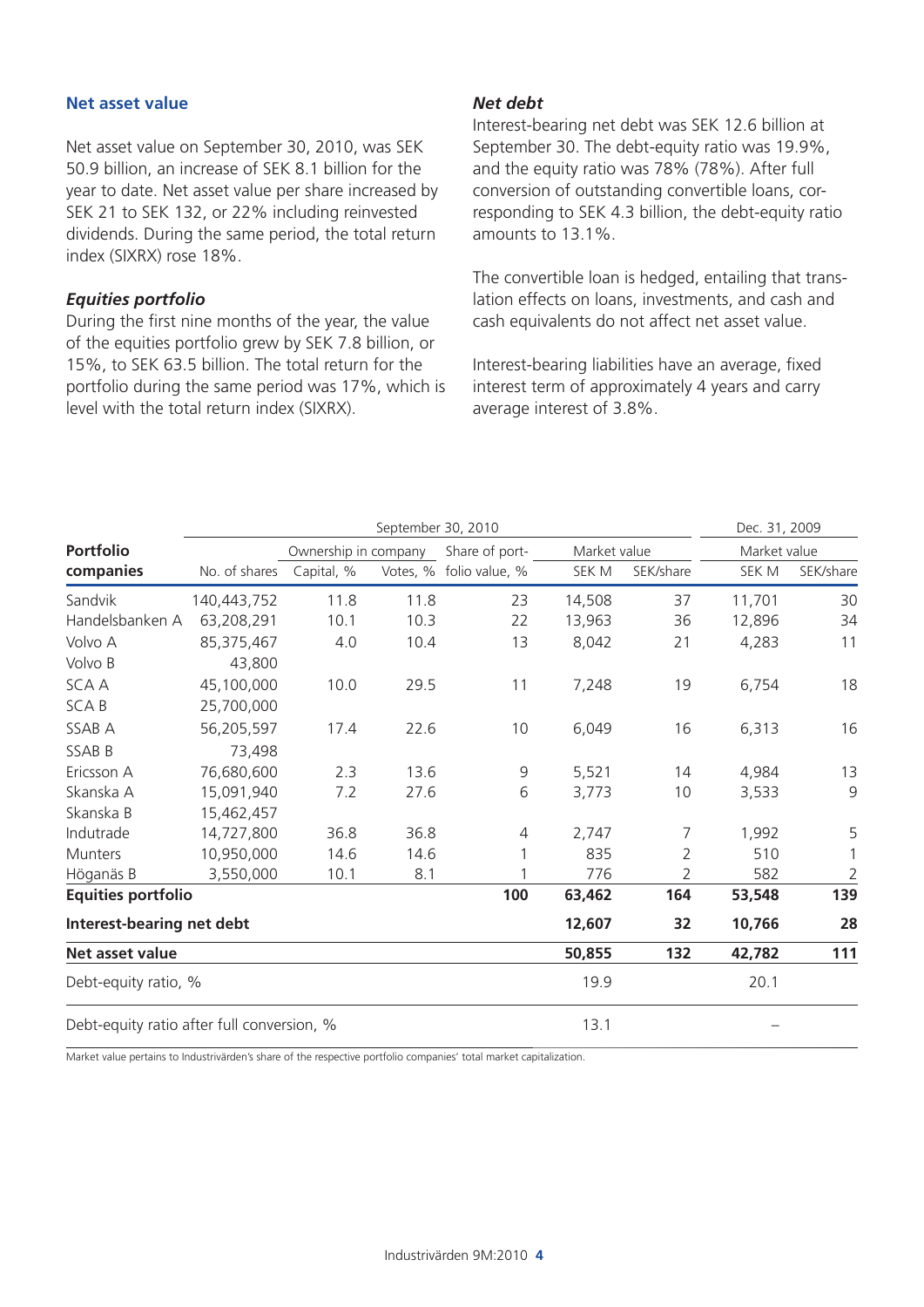### **Return and transactions**

### *Total return*

Industrivärden's active ownership has generated competitive growth in value in the portfolio companies over time, entailing that over the long term, Industrivärden's stock has been a good investment delivering a higher total return than the return index.

During the first nine months of 2010 the shareholdings in Munters, Volvo, Indutrade and Höganäs generated a higher return than the return index. On the whole, the total return for the equities portfolio was 17%, which is level with the return index.

During the last five-year period, Indutrade, Volvo and SSAB have generated higher returns than the return index, while Handelsbanken, Skanska, Sandvik, Munters and Höganäs were level with the index.

For the ten-year period, all of the portfolio companies except Ericsson delivered a total return that is higher than the return index.

The total return for Industrivärden's stock for various time periods is shown in a table on the first page.

|                            | Total return    | Average annual<br>total return, % |                                     |           |
|----------------------------|-----------------|-----------------------------------|-------------------------------------|-----------|
|                            | Jan.-Sept. 2010 |                                   |                                     |           |
|                            |                 |                                   | Five years                          | Ten years |
| <b>Portfolio companies</b> | SEK billion     | $\%$                              | Sept.'05-Sept.'10 Sept.'00-Sept.'10 |           |
| Munters                    | 0.3             | 67                                | 8                                   | 10        |
| Volvo                      | 2.8             | 54                                | 13                                  | 17        |
| Indutrade                  | 0.8             | 42                                | 25                                  |           |
| Höganäs                    | 0.2             | 35                                | 9                                   | 8         |
| Sandvik                    | 2.5             | 21                                | 10                                  | 15        |
| Ericsson                   | 0.7             | 14                                | $-10$                               | $-17$     |
| Handelsbanken              | 1.6             | 12                                | 9                                   | 8         |
| <b>SCA</b>                 | 0.8             |                                   | 6                                   | 10        |
| Skanska                    | 0.3             |                                   | 8                                   | 9         |
| SSAB                       | $-0.8$          | $-11$                             | 12                                  | 21        |
| <b>Equities portfolio</b>  | 9.2             | 17                                |                                     |           |
| Index (SIXRX)              |                 | 18                                | 8                                   |           |
| Industrivärden C           |                 | 19                                | 5                                   |           |

The total return in SEK billion pertains to the change in value during the period including dividend income for the respective portfolio companies. Indutrade was listed in October 2005.

### *Transactions*

During the first nine months of 2010, stocks were purchased for SEK 3,029 M and sold for SEK 885 M. Major purchases were in Volvo, for SEK 1,008 M, SSAB, for SEK 560 M, and Sandvik, for SEK 428 M.

### *Cash offer for Munters*

Alfa Laval has made a cash offer of SEK 75 per share for Munters, corresponding to a bid premium of 50% on the average share price during the quarter through September 3. Industrivärden has accepted the offer provided that no rival offer above the current offer by at least 5% is made. The acceptance period expires on October 15.

### *Short-term trading and management costs*

During the first nine months of 2010, Industrivärden's short-term trading generated a profit of SEK 98 M (76) and thereby covered management costs, which amounted to SEK 67 M (63). During the last five-year period, management costs have varied between 0.11% and 0.25% of managed assets, which is considerably lower than for most comparable investment alternatives.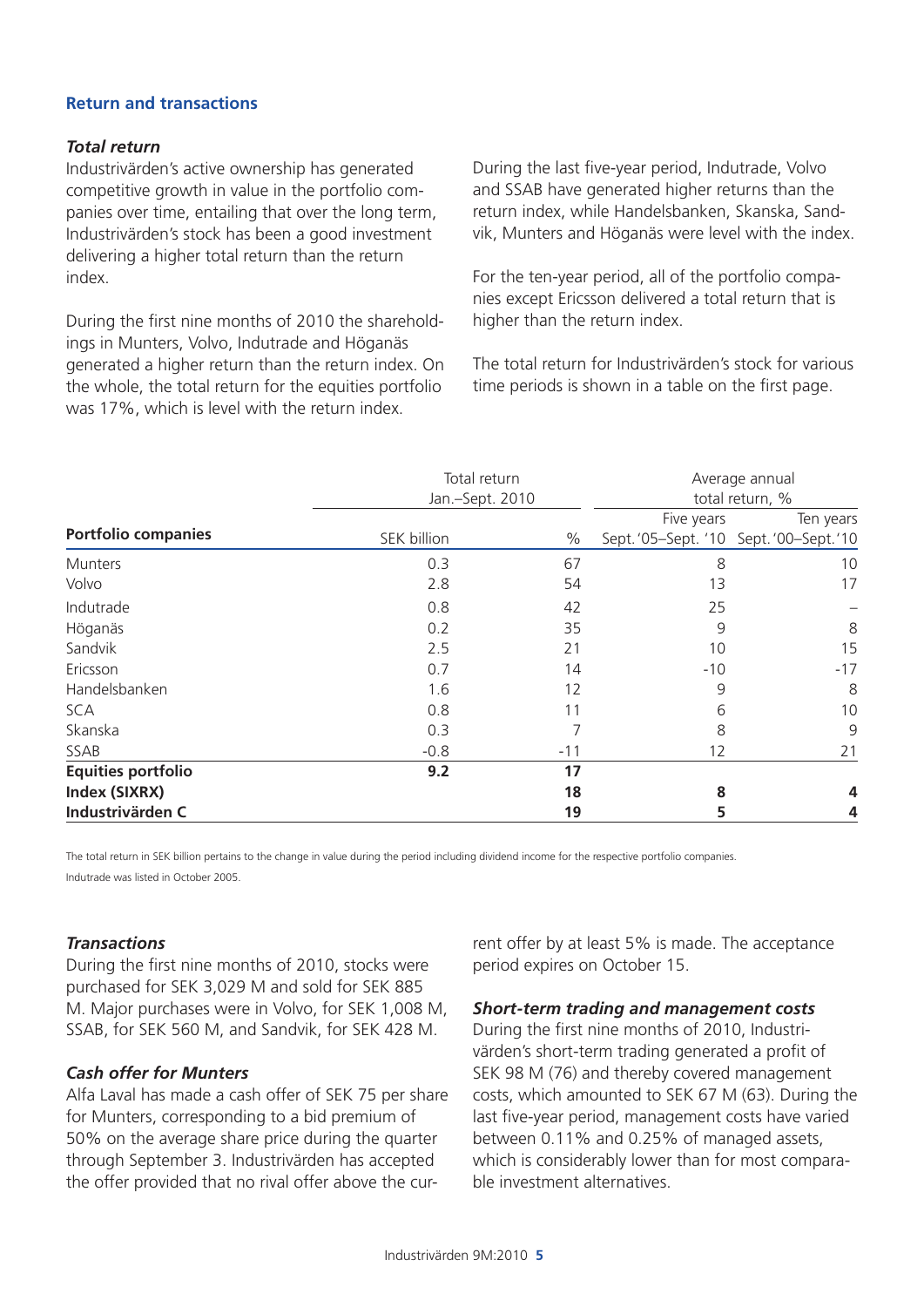### **Active ownership in the portfolio companies**

Industrivärden's active ownership perspective fosters a keen understanding of the portfolio companies' business, operating environment and ongoing development. By contributing to value creation in the portfolio companies, the value of the assets increases at the same time that Industrivärden's equities risk decreases. Work is conducted in a structured manner with the knowledge, involvement and influence that is required to exercise high-quality active ownership.

### **Ownership focus in 2010**

- Ensure that long-term growth plans are upheld
- Evaluation of potential growth investments
- Capacity adjustments and cost-cutting
- Capital structure

Following is a general description of Industrivärden's investment cases along with strategic options and activities.

### **SANDVIK**

*Through a niche focus and strong R&D profile, Sandvik has established a world-leading position in materials technology with products primarily for the manufacturing and mining industries.* www.sandvik.com

- Consolidation of completed acquisitions
- $\blacksquare$  Structural program for adapting costs and production capacity to the market situation

### **Handelsbanken**

*A decentralized branch operation with local customer responsibility has resulted in high customer satisfaction and enabled good profitability.* www.handelsbanken.com

- Consistently applied business model
- Organic growth in home markets in the Nordic countries and the UK
- Strong financial position and strengthened market position in a turbulent environment

### **VOLVO**

*Through innovative, customer-adapted product development and high quality, the company has a world-leading position in commercial transport solutions.*  www.volvogroup.com

- $\blacksquare$  Strong position with acquisition-driven expansion in Asia
- **Strong adaptation of operating costs to lower de**mand





*The European leader in hygiene products – with fast-growing brands – and in packaging and forest products. Europe's largest private forest owner.* www.sca.com

- $\blacksquare$  Focus on profitable growth, with strong brands in the hygiene segment
- $\blacksquare$  Efficiency improvement measures in the packaging operations
- Extensive restructuring of the product portfolio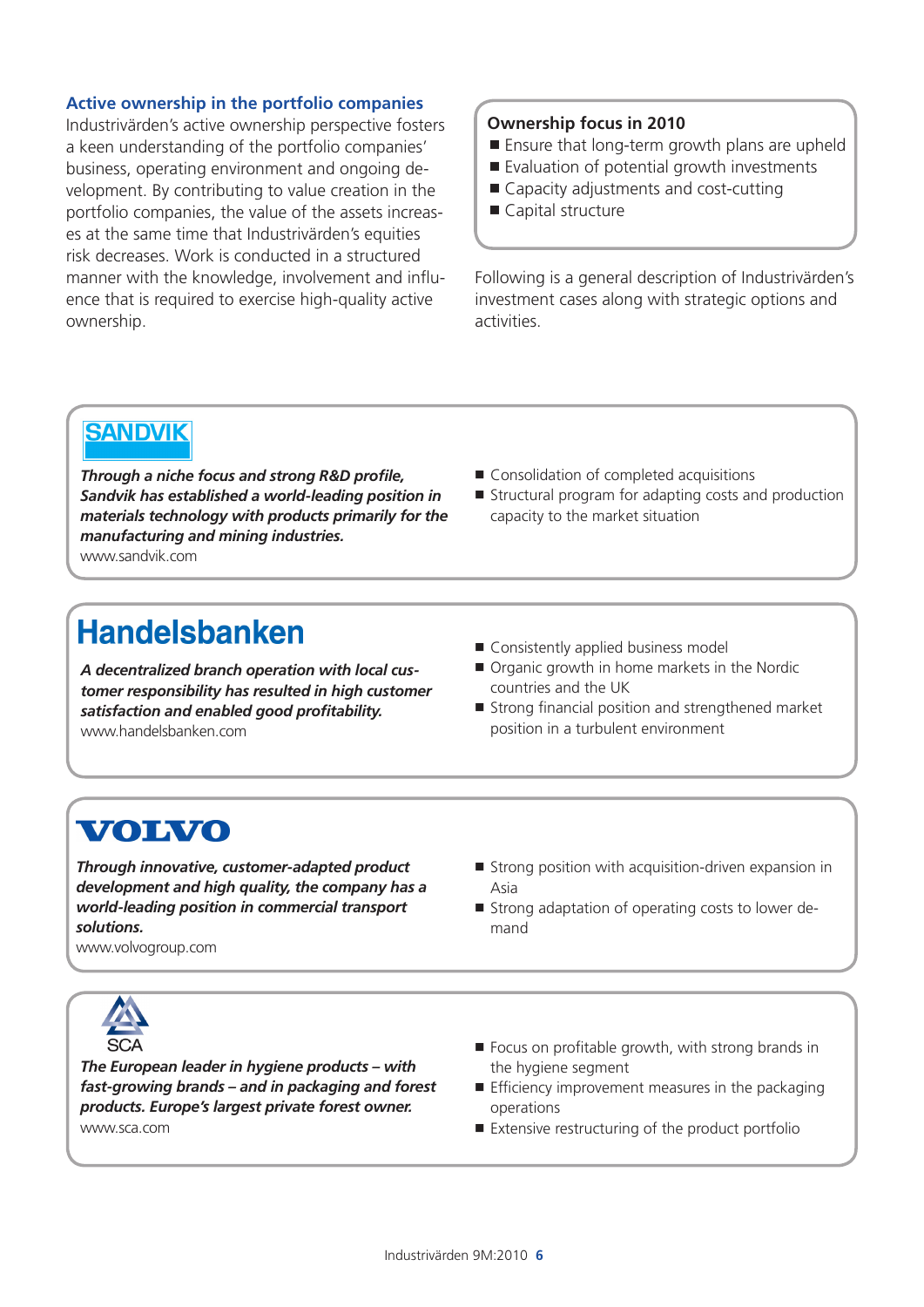# **SSAB**

*World-leading position in high strength steel niche creates solid base for growth and high profitability.* www.ssab.com

- New market-oriented organization
- The acquisition of IPSCO's North American steel mills and future capacity investments in North America are strengthening SSAB's position as a leading producer of quenched steels and are enabling continued global expansion

## ERICSSON 2

*The market's largest and most profitable supplier of mobile telecom infrastructure, with a leading position in telecom development.*  www.ericsson.com

- Strong position ahead of operators' investments in the next generation of telecom systems (LTE)
- Favorable growth for the Services business
- The acquisition of Nortel's U.S. mobile systems business, together with central customer contracts, has made the company the market leader also in North America

## **SKANSKA**

*Unique turnkey know-how in construction combined with a process focus has created a leading construction services company with world-class value-creating project development.*

- **Effective construction operations generate good** cash flows
- Proven model for value-creating project development
- Strategic focus on environmentally adapted and energy-efficient solutions

www.skanska.com

## **II** Indutrade

*The combination of sales of industrial consumables and good organic growth with a highly refined model for acquisition-based growth has resulted in impressive profitability growth.*

www.indutrade.com

- Continuous company acquisitions
- **Decentralized business model**
- **Establishment in new geographic markets**

## **Munters**

*Global leader in energy efficient air treatment solutions.* www.munters.com

- Strong global position in selected niches
- Sharpened focus through sale of service business
- Organic and acquisition-driven growth through gradual broadening of product portfolio

## **Höganäs 出**

*Market leader in the growing niche of metal powders, used primarily for component manufacturing in the auto industry.* www.hoganas.com

- Focus on collaboration with customers on development of new components
- Acquisition of powders business in the U.S.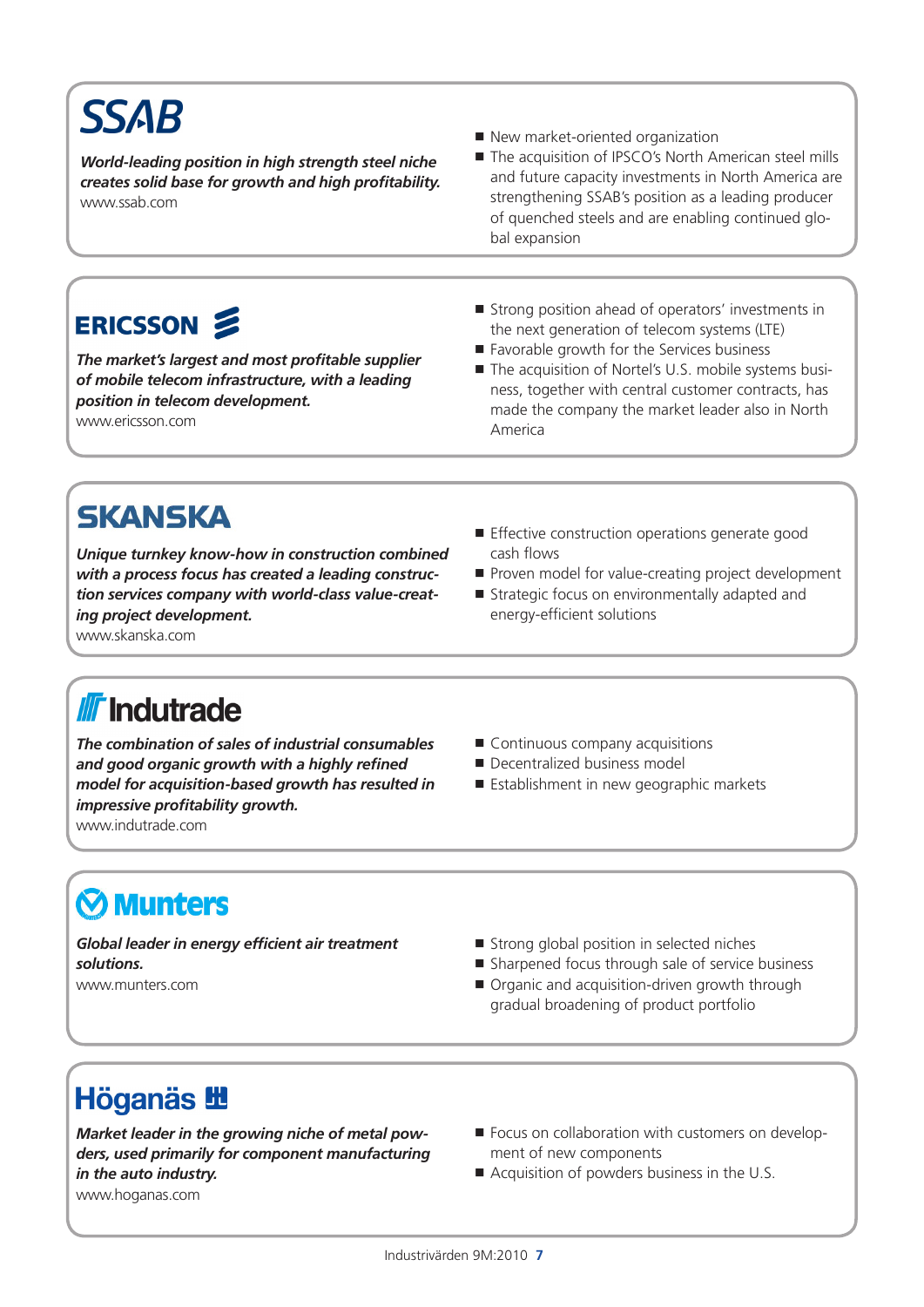### **Other information**

### *Accounting policies*

This interim report has been prepared in accordance with IAS 34 Interim Financial Reporting. The consolidated financial statements have been prepared in accordance with International Financial Reporting Standards (IFRS) as endorsed by the EU, and the Swedish Annual Accounts Act. The Parent Company's financial statements have been prepared in accordance with RFR 2.3, Accounting for Legal Entities, and the Swedish Annual Accounts Act. Starting on January 1, 2010, the Parent Company also applies the revised IAS 1 Presentation of Financial Statements. This change has affected the Parent Company's accounting retrospectively and entails that income and expenses that were previously reported directly against shareholders' equity are now reported in a separate statement directly after the income statement. The Parent Company also applies a new accounting policy pertaining to the reporting of associate companies, following an amendment to Ch. 4 § 14 b of the Annual Accounts Act. Associated companies are now measured at fair value also by the Parent Company. Other new or revised IFRSs as well as IFRIC interpretations have not had any effect on the Group's or Parent Company's results of operations or financial position.

### *Reporting of convertible loan*

The convertible loan, which was issued in euros, consists of two components: a debt component and an option component. The debt component is measured at amortized cost using the effective interest method, in accordance with IAS 39. This entails that the loan is revalued over its term at nominal value. This revaluation is reported as a change in value in the income statement, while the coupon interest is reported as an interest expense. In accordance with an IFRIC pronouncement, the option component is reported as a liability, since the currency is different from the functional currency. In accordance with IAS 39, the option is measured on a continuous basis at fair value through profit or loss. Transaction costs are allocated over the term of the loan and are included in change in value in the income statement.

### *Reporting of assets and liabilities in foreign currency*

Assets and liabilities in foreign currency are subject to translation in accordance with the rules of IAS 21 and are restated at the exchange rate in effect on the balance sheet date at the end of each reporting period.

### *Risks and uncertainties*

The dominant risk in Industrivärden's business is share price risk, i.e., the risk of a decrease in value caused by changes in share prices.

A 1% change in the share price of the holdings in the equities portfolio as per September 30, 2010, would have affected the market value by approximately +/– SEK 650 M.

### *Related party transactions*

No transactions have taken place between Industrivärden and related parties that have materially affected the Company's position or result of operations for the first nine months of 2010, except for the receipt of dividend income from associated companies.

Stockholm, October 5, 2010

*Anders Nyrén President and CEO*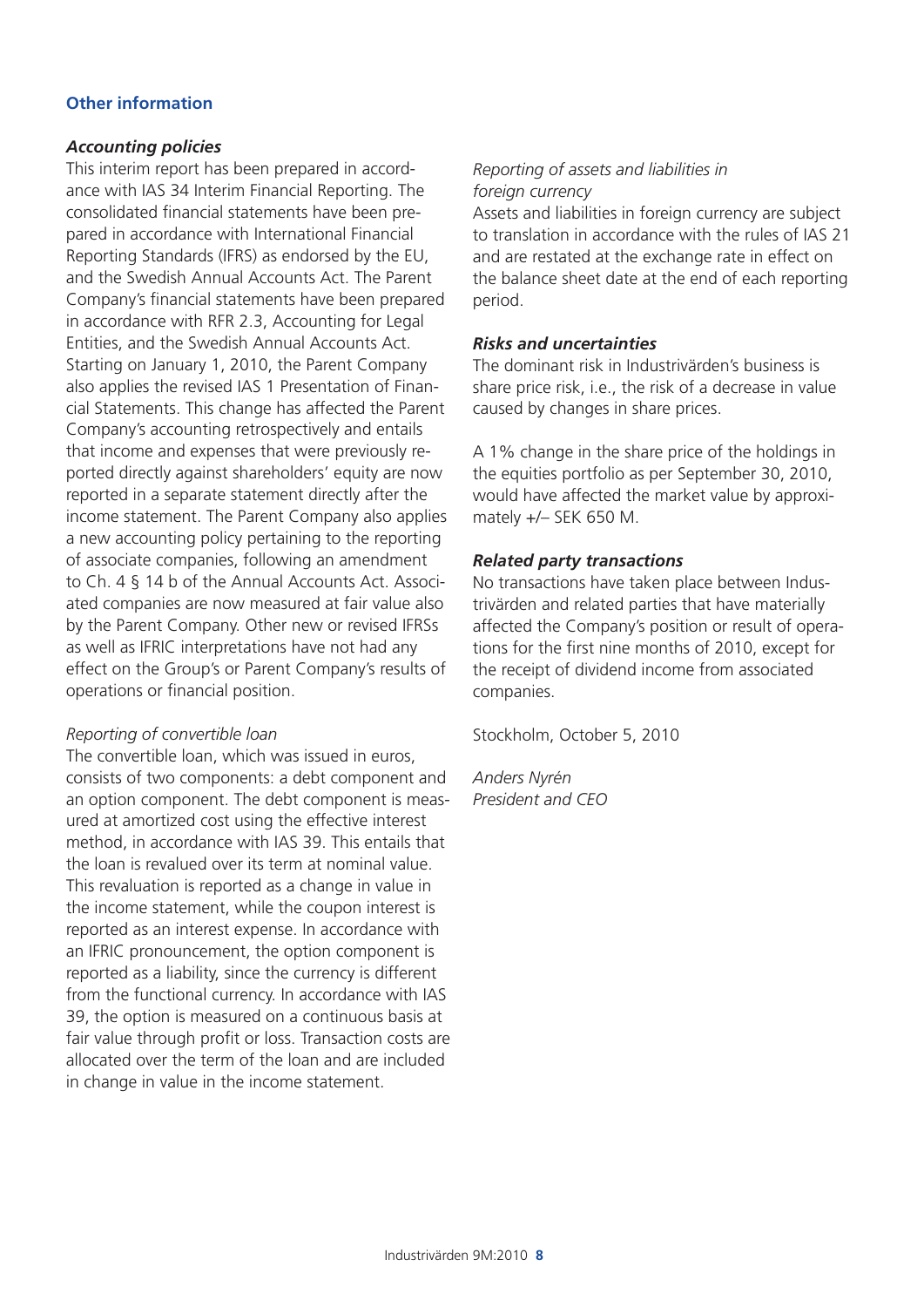### *Auditors' Review Report*

We have reviewed the interim report for AB Industrivärden (publ) for the period January 1– September 30, 2010. The Board of Directors and President are responsible for the preparation and presentation of this interim report in accordance with the Annual Accounts Act and IAS 34. Our responsibility is to express a conclusion on this interim report based on our review.

We conducted our review in accordance with the Swedish standard for such reviews, SÖG 2410 – Review of Interim Financial Information Performed by the Independent Auditor of the Entity. A review consists of making inquiries, primarily of persons responsible for financial and accounting matters, and applying analytical and other review procedures. A review is substantially less in scope than an audit conducted in accordance with Standards on Auditing in Sweden (RS) and other generally accepted auditing practices. The procedures performed in a review do not enable us to obtain a level of assurance that would make us aware of all significant matters that might be identified in an audit. Therefore, the conclusion expressed based on a review does not give the same level of assurance as a conclusion expressed based on an audit.

Based on our review, nothing has come to our attention that causes us to believe that the interim report is not prepared, in all material respects, in accordance with the Annual Accounts Act and IAS 34.

Stockholm, October 5, 2010

PricewaterhouseCoopers AB *Anders Lundin* Authorized Public Accountant

### *Further information*

For further information, please visit Industrivärden's website: www.industrivarden.net.

### *Contacts*

Anders Nyrén, President and CEO, tel. +46-8-666 64 00 Sverker Sivall, IR, tel. +46-8-666 64 19 Carl-Olof By, Executive Vice President, tel. +46-8-666 64 00 Martin Hamner, CFO, tel. +46-8-666 64 00

Industrivärden's complete contact information can be found on page 12.

### *Ticker codes*

INDUC SS in Blomberg INDUc.ST in Reuters

### *Publication*

The information provided in this interim report is such that AB Industrivärden (publ) is obligated to publish pursuant to the Securities Market Act and/or the Financial Instruments Trading Act. Submitted for publication at 10 a.m. on October 5, 2010.

### *Financial calendar 2011*

Year-end report 2010: February 9 Interim report January–March: April 5 Annual General Meeting 2011: May 5, in Stockholm Interim report January–June: July 5 Interim report January–September: October 5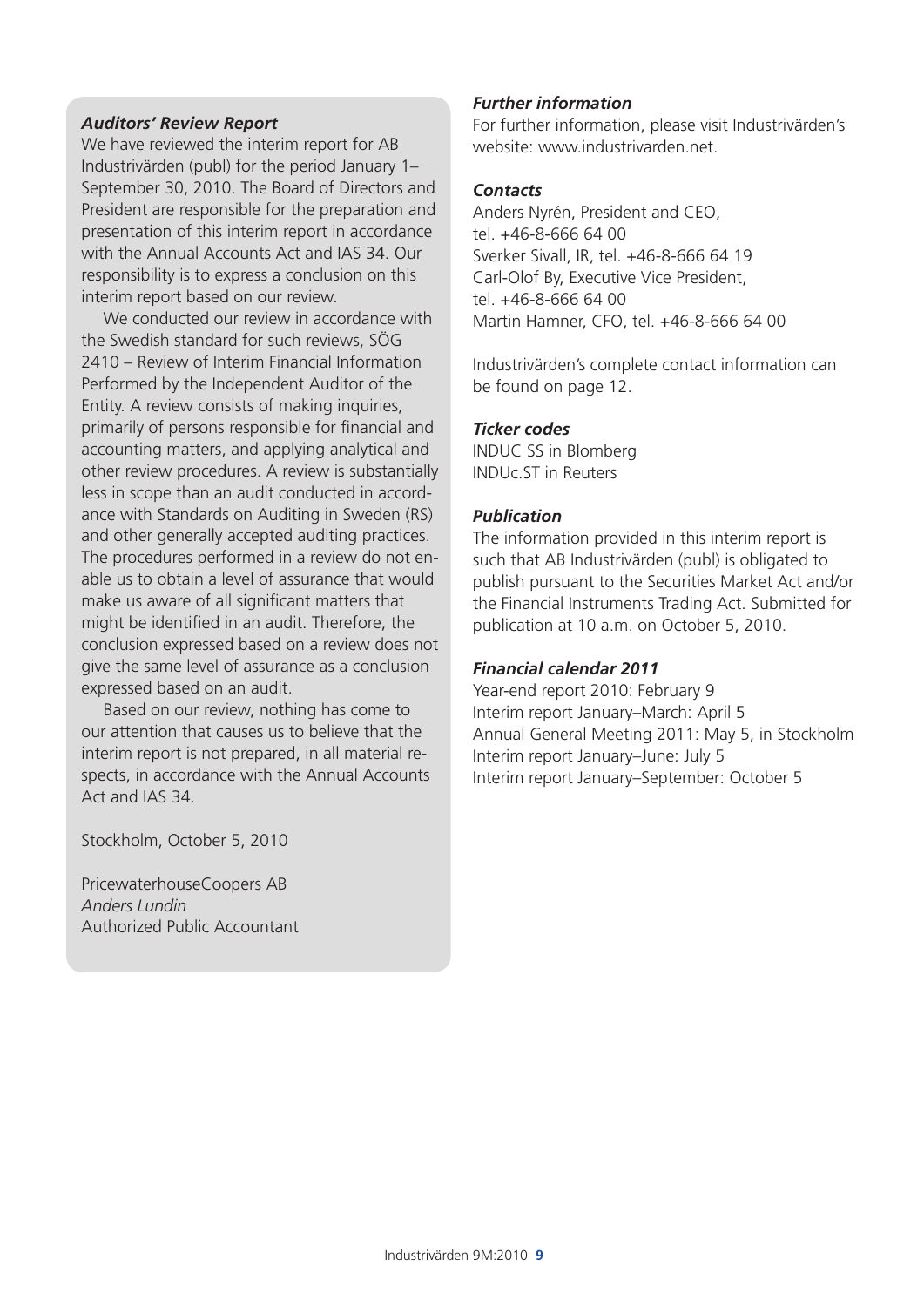### **Industrivärden Group**

|                                                            | 2010       | 2009        | 2010       | 2009         | 2009         |
|------------------------------------------------------------|------------|-------------|------------|--------------|--------------|
| SEK M                                                      | July-Sept. | July-Sept.  | Jan.-Sept. | Jan.-Sept.   | Jan.-Dec.    |
| <b>Income statement</b>                                    |            |             |            |              |              |
| Dividend income from stocks                                | $\pmb{0}$  | $\mathbf 0$ | 1,379      | 1,871        | 1,871        |
| Change in value of stocks, etc.                            | 4,348      | 8,440       | 7,352      | 15,385       | 19,307       |
| Other income and expenses*                                 | $-25$      | -3          | 32         | 14           | 14           |
| Operating income                                           | 4,323      | 8,437       | 8,763      | 17,270       | 21,192       |
| Financial items                                            | $-131$     | $-129$      | $-392$     | $-399$       | $-523$       |
| Income after financial items                               | 4,192      | 8,308       | 8,371      | 16,871       | 20,669       |
| Tax                                                        |            |             |            |              |              |
| Net income for the period                                  | 4,192      | 8,308       | 8,371      | 16,871       | 20,669       |
| Earnings per share, SEK                                    | 10.85      | 21.51       | 21.67      | 43.68        | 53.51        |
| Earnings per share after full conversion, SEK              | 10.27      |             | 20.74      |              |              |
| <b>Statement of comprehensive income</b>                   |            |             |            |              |              |
| Income for the period                                      | 4,192      | 8,308       | 8,326      | 16,871       | 20,669       |
| Change in hedging reserve                                  | 30         | 30          | 28         | 30           | 30           |
| Comprehensive income for the period                        | 4,222      | 8,338       | 8,354      | 16,901       | 20,699       |
| <b>Balance sheet</b> as per end of period                  |            |             |            |              |              |
| Equities                                                   |            |             | 63,462     | 49,594       | 53,548       |
| Other non-current assets                                   |            |             | 210        | 24           | 25           |
| Total non-current assets                                   |            |             | 63,672     | 49,618       | 53,573       |
| Short-term equity investments**                            |            |             | 56         | 109          | 128          |
| Other current assets                                       |            |             | 33         | 231          | 89           |
| Total current assets                                       |            |             | 89         | 340          | 217          |
| Total assets                                               |            |             | 63,761     | 49,958       | 53,790       |
| Shareholders' equity                                       |            |             | 49,784     | 38,746       | 42,544       |
| Non-current interest-bearing liabilities                   |            |             | 10,554     | 8,507        | 8,513        |
| Non-current noninterest-bearing liabilities                |            |             | 824 ***    | 14           | 13           |
| Total non-current liabilities                              |            |             | 11,378     | 8,521        | 8,526        |
| Current interest-bearing liabilities                       |            |             | 2,238      | 2,381        | 2,330        |
| Other liabilities                                          |            |             | 361        | 310          | 390          |
| Total current liabilities                                  |            |             | 2,599      | 2,691        | 2,720        |
| Total shareholders' equity and liabilities                 |            |             | 63,761     | 49,958       | 53,790       |
| <b>Cash flow</b>                                           |            |             |            |              |              |
| Cash flow from operating activities                        |            |             | 1,047      | 1,464        | 1,341        |
| Cash flow from investing activities                        |            |             | $-2,144$   | 392          | 440          |
| Cash flow from financing activities****                    |            |             | 1,232      | $-2,952$     | $-2,877$     |
| Cash flow for the period                                   |            |             | 135        | $-1,096$     | $-1,096$     |
| Exchange rate difference in cash and cash equivalents***** |            |             | $-135$     |              |              |
| Cash and cash equivalents at the end of the period         |            |             | $\bf{0}$   | $\mathsf{O}$ | $\mathsf{O}$ |

\* Including short-term trading and management costs.

\*\* Including Hemtex, for which the change in value is included in short-term trading.

\*\*\* Of which, the option portion of the convertible loan of SEK 814 M, which at the time of issue amounted to SEK 383 M.

\*\*\*\* Of which, dividend of SEK 1,159 M paid to the shareholders in 2010 and SEK 1,738 M in 2009.

\*\*\*\*\* Hedging of convertible loan.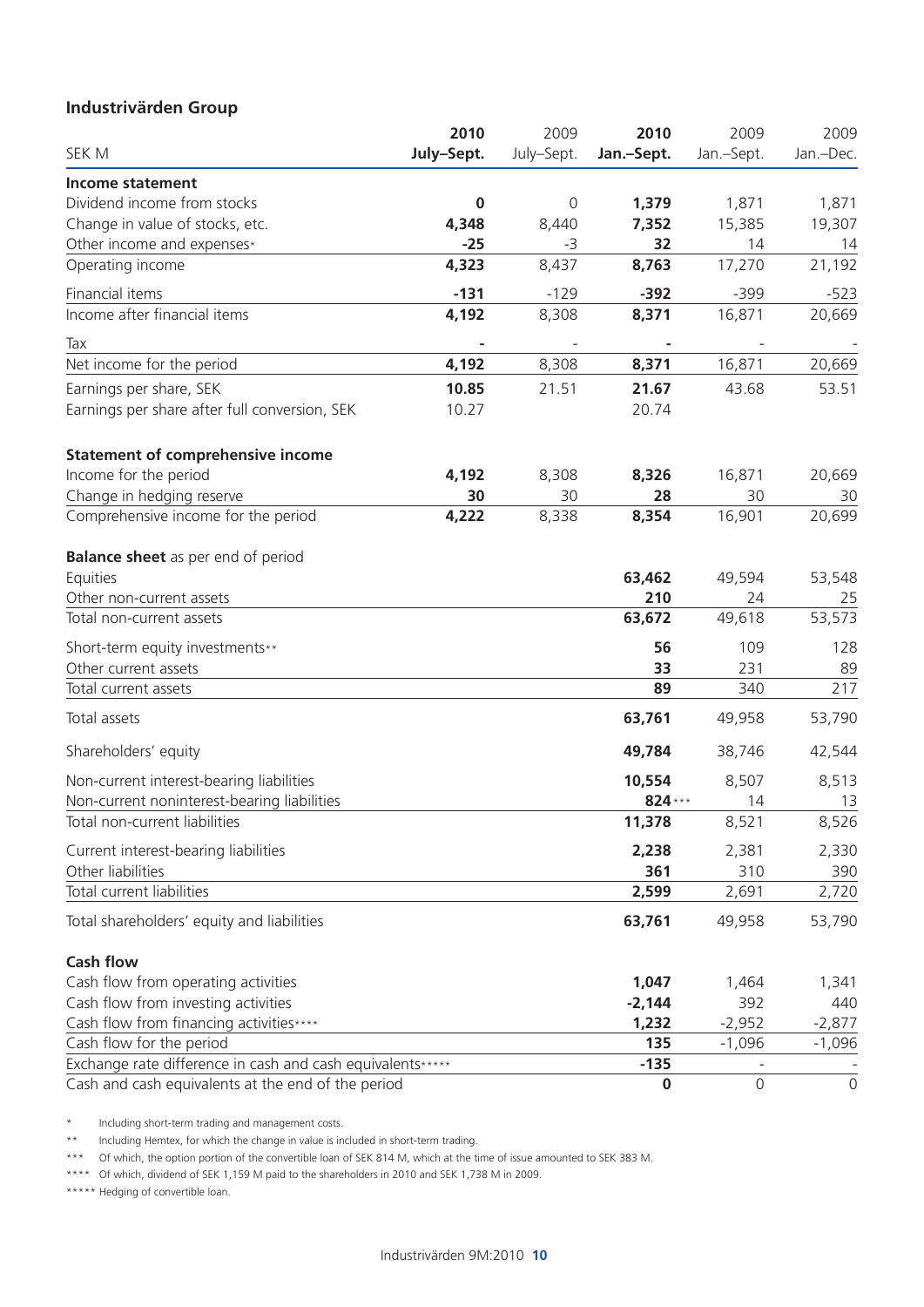|                                                   | 2010       | 2009       | 2009      |  |
|---------------------------------------------------|------------|------------|-----------|--|
| SEK M                                             | Jan.-Sept. | Jan.-Sept. | Jan.-Dec. |  |
| Changes in shareholders' equity                   |            |            |           |  |
| Opening shareholders' equity as per balance sheet | 42,544     | 23,583     | 23,583    |  |
| Comprehensive income for the period               | 8,399      | 16,901     | 20,699    |  |
| Dividend                                          | $-1,159$   | $-1,738$   | $-1,738$  |  |
| Closing shareholders' equity as per balance sheet | 49,784     | 38,746     | 42,544    |  |
| Key data as per end of period                     |            |            |           |  |
| Net asset value per share, SEK                    | 132        | 101        | 111       |  |
| Share price (Class A), SEK                        | 98.10      | 83         | 88        |  |
| Share price (Class C), SEK                        | 95.00      | 75         | 82        |  |
| Number of shares (thousands)*                     | 386,271    | 386,271    | 386,271   |  |
| Interest-bearing net debt at end of period        |            |            |           |  |
| Interest-bearing assets                           | 185        | 195        | 77        |  |
| Non-current interest-bearing liabilities          | 10,554 **  | 8,507      | 8,513     |  |
| Current interest-bearing liabilities              | 2,238      | 2,381      | 2,330     |  |
| Interest-bearing net debt                         | 12,607     | 10,693     | 10,766    |  |

\* Number of shares upon full conversion (thousands), 430,539.

\*\* Of which, convertible loan totaling SEK 4,277 M.

### **Industrivärden – Parent Company**

|                                                                                 | 2010       | 2009       | 2009      |
|---------------------------------------------------------------------------------|------------|------------|-----------|
| SEK M                                                                           | Jan.-Sept. | Jan.-Sept. | Jan.-Dec. |
| Income statement                                                                |            |            |           |
| Operating income*                                                               | 5,607      | 9,162      | 11,373    |
| Income after financial items                                                    | 5,253      | 8,801      | 10,901    |
| Income for the period                                                           | 5,253      | 8,801      | 10,901    |
| <b>Statement of comprehensive income</b>                                        |            |            |           |
| Income for the period                                                           | 5.253      | 8.801      | 10.901    |
| Change in hedging reserve                                                       | 28         | 30         | 30        |
| Comprehensive income for the period                                             | 5.281      | 8.831      | 10.931    |
| <b>Balance</b> sheet as per end of period                                       |            |            |           |
| Non-current assets**                                                            | 51,886     | 41,789     | 44,078    |
| Current assets                                                                  | 173        | 334        | 223       |
| Total assets                                                                    | 52,059     | 42,123     | 44,301    |
| Shareholders' equity**                                                          | 37,888     | 31,663     | 33,766    |
| Non-current liabilities                                                         | 10,378     | 7,507      | 7,513     |
| Current liabilities                                                             | 3,793      | 2,953      | 3,022     |
| Total shareholders' equity and liabilities                                      | 52,059     | 42,123     | 44,301    |
| Effect of changed accounting policies regarding associated companies<br>$\star$ |            | 651        | 1,931     |
| Effect of changed accounting policies regarding associated companies            |            | 3,501      | 4,784     |